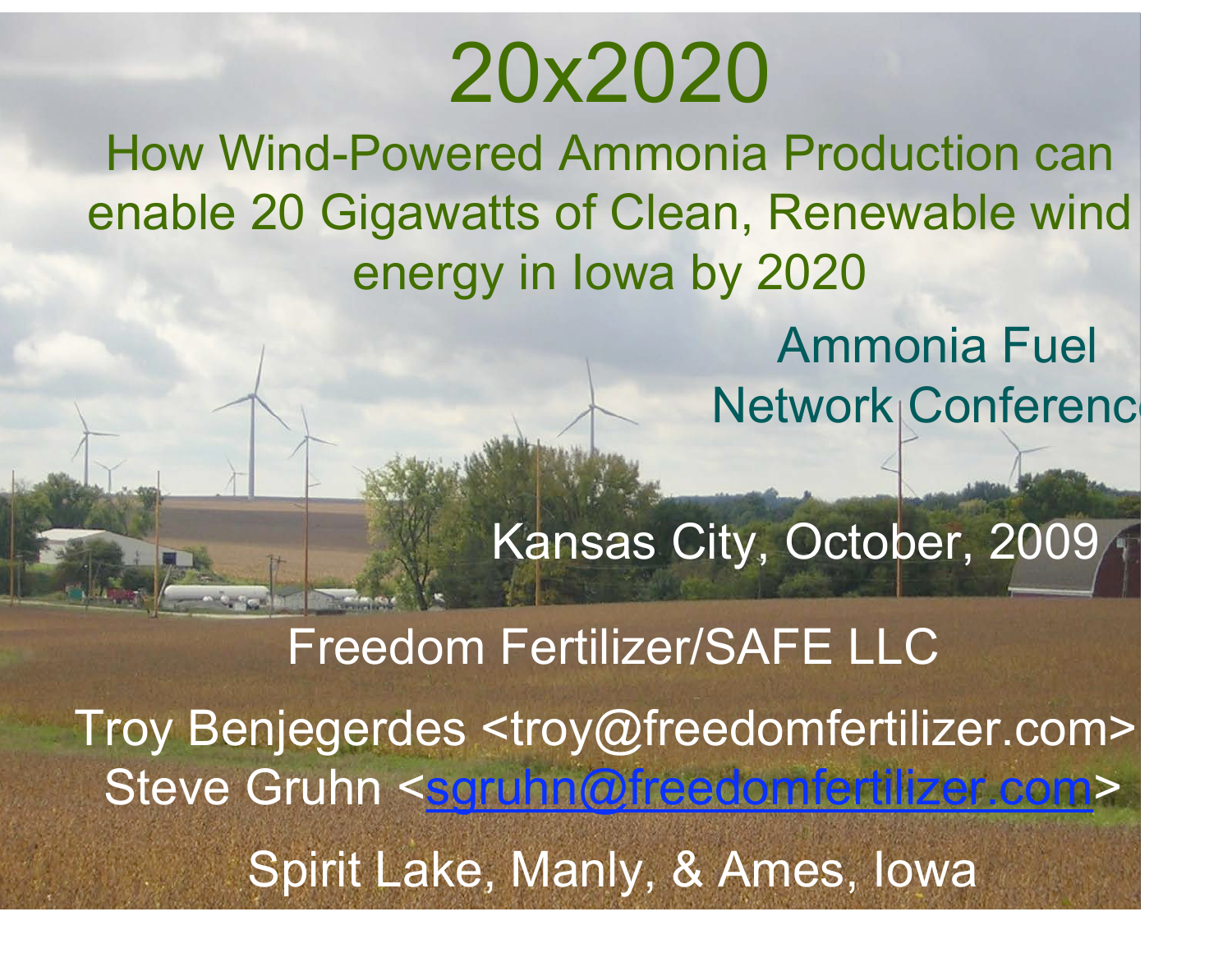#### Background: People

Steve Gruhn, President, Freedom Fertilizer

– Agriculture, Farmland owner

windiest spot in Iowa, Spirit Lake, IA Troy Benjegerdes, Chief Technology Officer Manly, Iowa family farm (hauling ammonia in 1992) – Iowa State - Solar Car team, 1994-1997, BSEE, 1999

– Ames Laboratory, Computing research, 2002-'09

 $\sim$  CeO  $\sim$  CeO  $\sim$  CeO  $\sim$  CeO  $\sim$  CeO  $\sim$  CeO  $\sim$  CeO  $\sim$  CeO  $\sim$  CeO  $\sim$  CeO  $\sim$  CeO  $\sim$  CeO  $\sim$  CeO  $\sim$ 

- Freedom Fertilizer CTO, 2009
- **Mark Rosenbury** 
	- Retired COO of Terra Industries
- Craig Arnold, Project Manager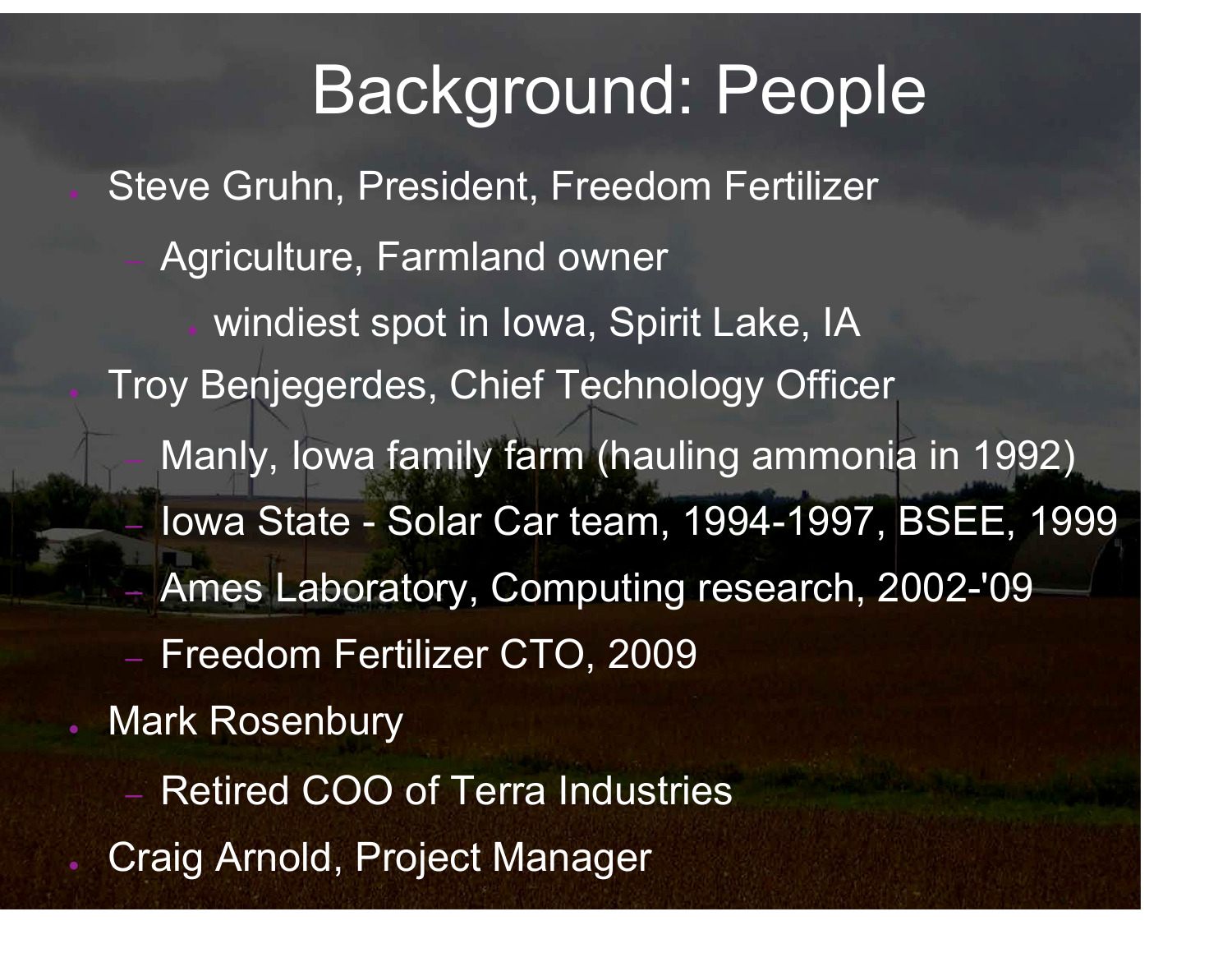Background: Units Volume: Liters/Gallons: 3.785L/1g Area: Hectares/Acres: 1ha/2.47acres Mass: Pounds, tons, short tons, grams, etc Mg: 1e6 grams, 1 metric ton, 2204 lbs, 1.104 short ton Energy: Megawatt-hours, MegaJoules, mmBTU – MWH: 1000 Kilowatt-hours, 3600 MJ, 3.4 mmbtu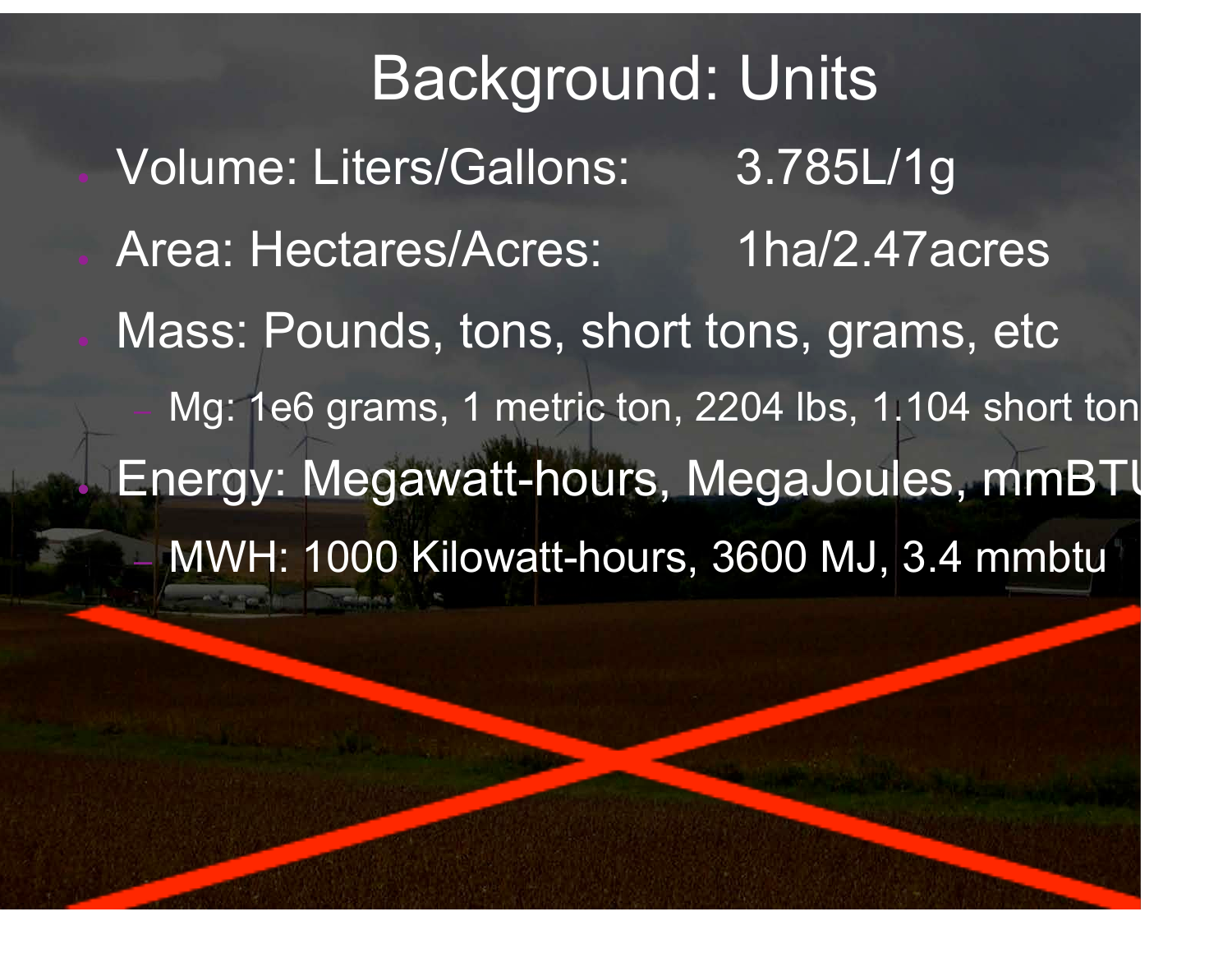Background: Iowa #1 in Corn, #2 in wind 60% of the state's 56,272 square miles are row crops (generally corn & soybean rotation) 2009 corn crop: 2.5 billion bushels, from 13.7 million acres, or 38% of the state  $(2, 56$  lbs/bushel => 637 million Mg (tonne)  $\omega$  160 lbs of N per acre => 1.2 million Mg NH3 [500 to 1 ratio] (crop size source: http://www.nass.usda.gov . 2009 Wind crop: 3,043 MW installed capacity – Iowa added 160 MW in second quarter 2009 ● (source: http://awea.org/reports/)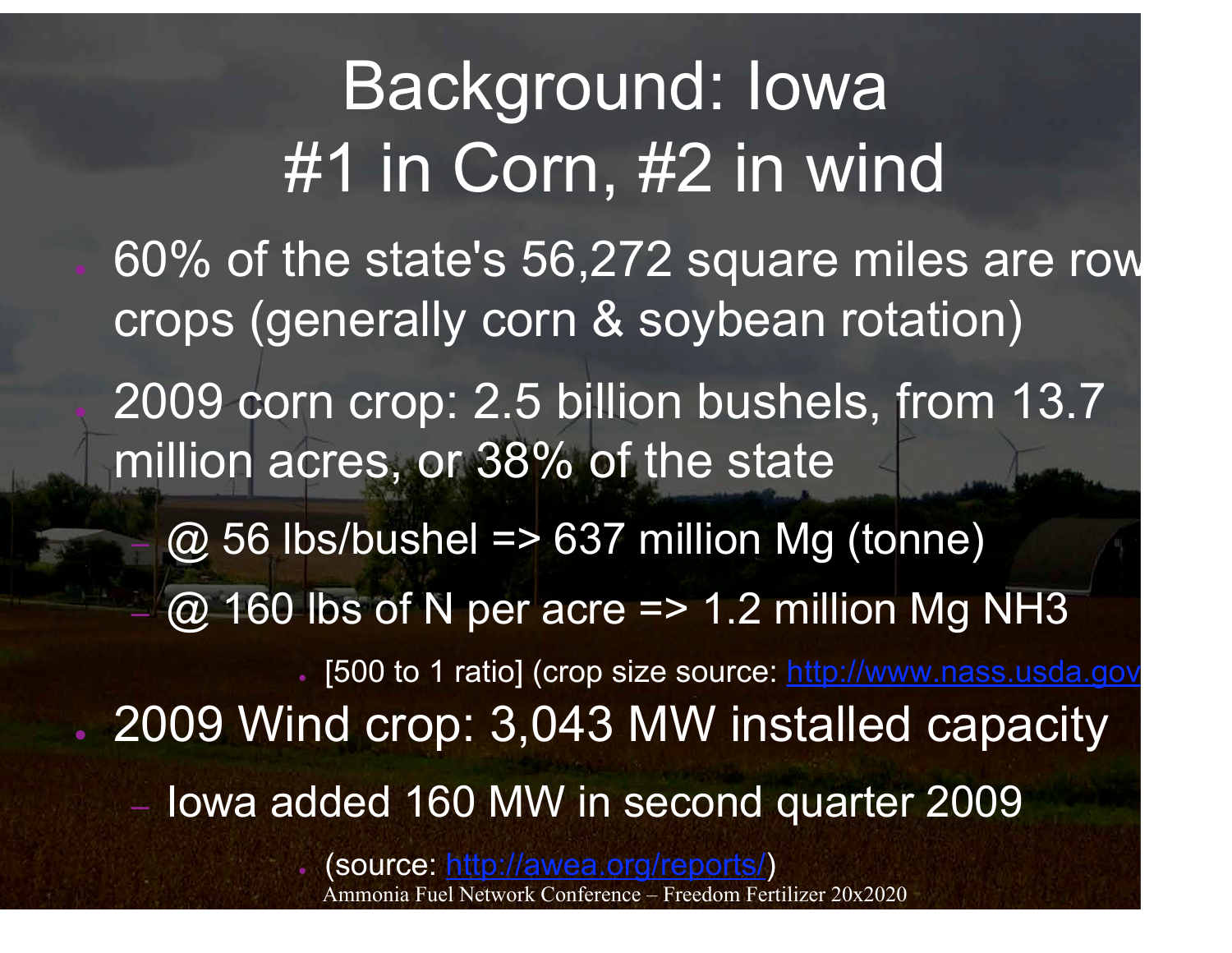# Wind



GE 2.5xl wind turbine Any turbine will do, GI is well known 2.5 MW nameplate . 34% capacity factor Just a guess, but clos enough . 80 units would produce about 595,000 MWH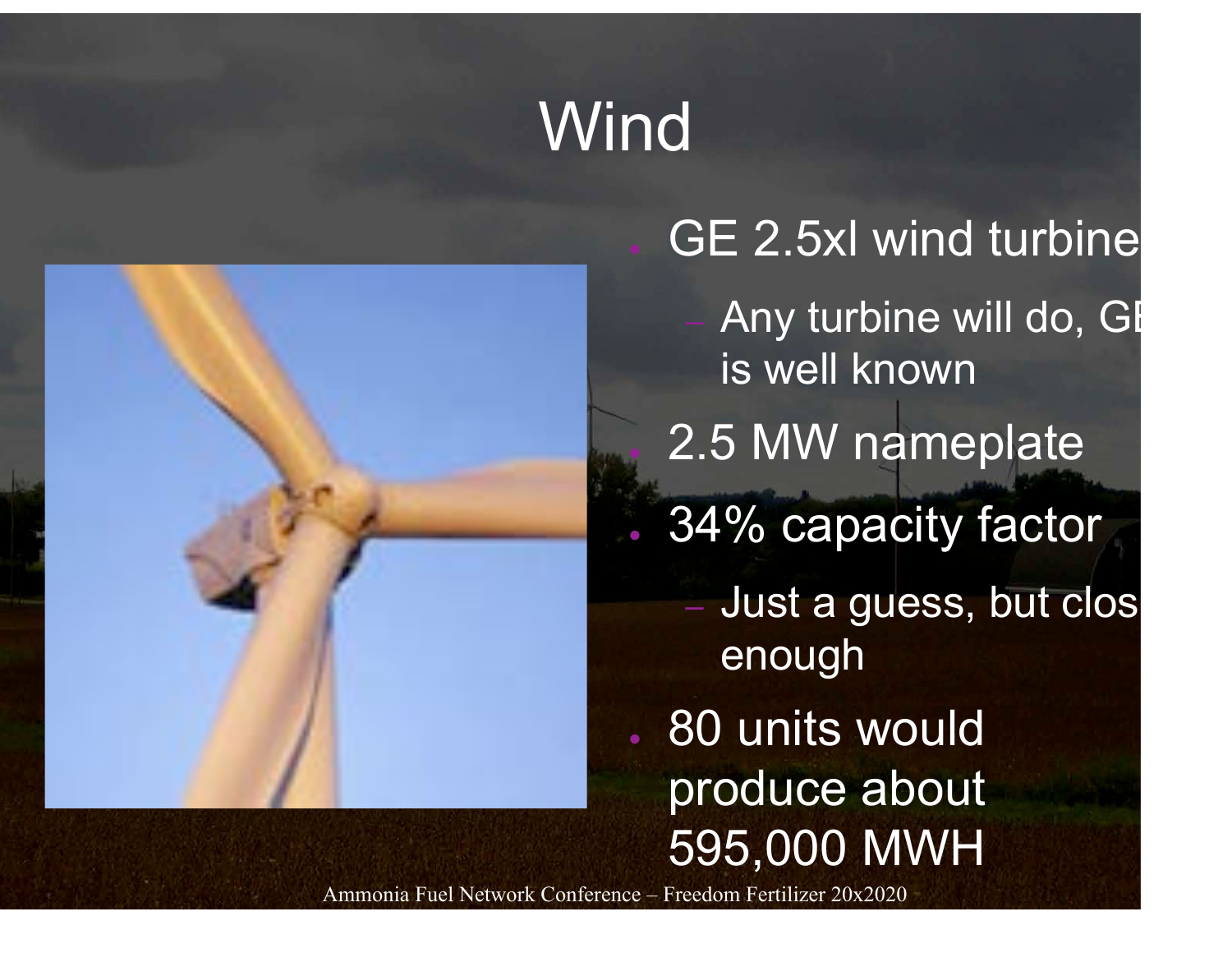### Hydrogen -- Nitrogen



- NextHydrogen water electrolysis
	- Under development, testing this fall
- 2.5 MW x 26 units
- 9,762 Mg H2/year
- 77,480 Mg O2/yr

560,000 MWH/year



- Cryogenic Air separation plant
	- **Standard production** technology
- $\sim$  ~1.0 MW, 1 unit
- $-45,000$  Mg N2/yr ● 13,800 Mg O2/yr
- Jetwork Conference Freedom Fertilizer 8,640 MWH/year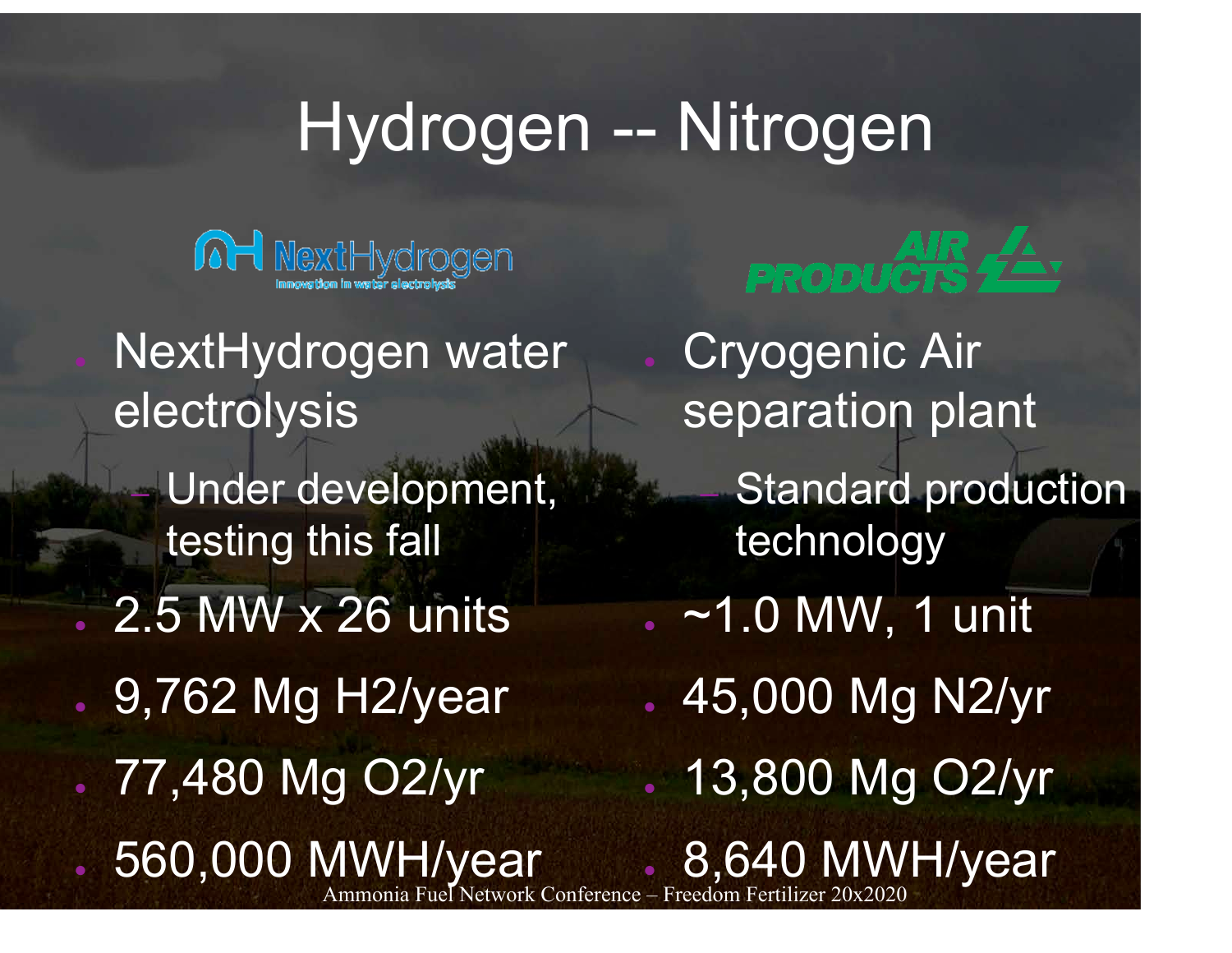#### **Ammonia**



Ammonia Casale 150 Tons per day Haber-Bosch reactor  $\sim$ 2.5 MW . 21,600 MWH/year ● *54,000 Mg of zerocarbon, renewable ammonia per year*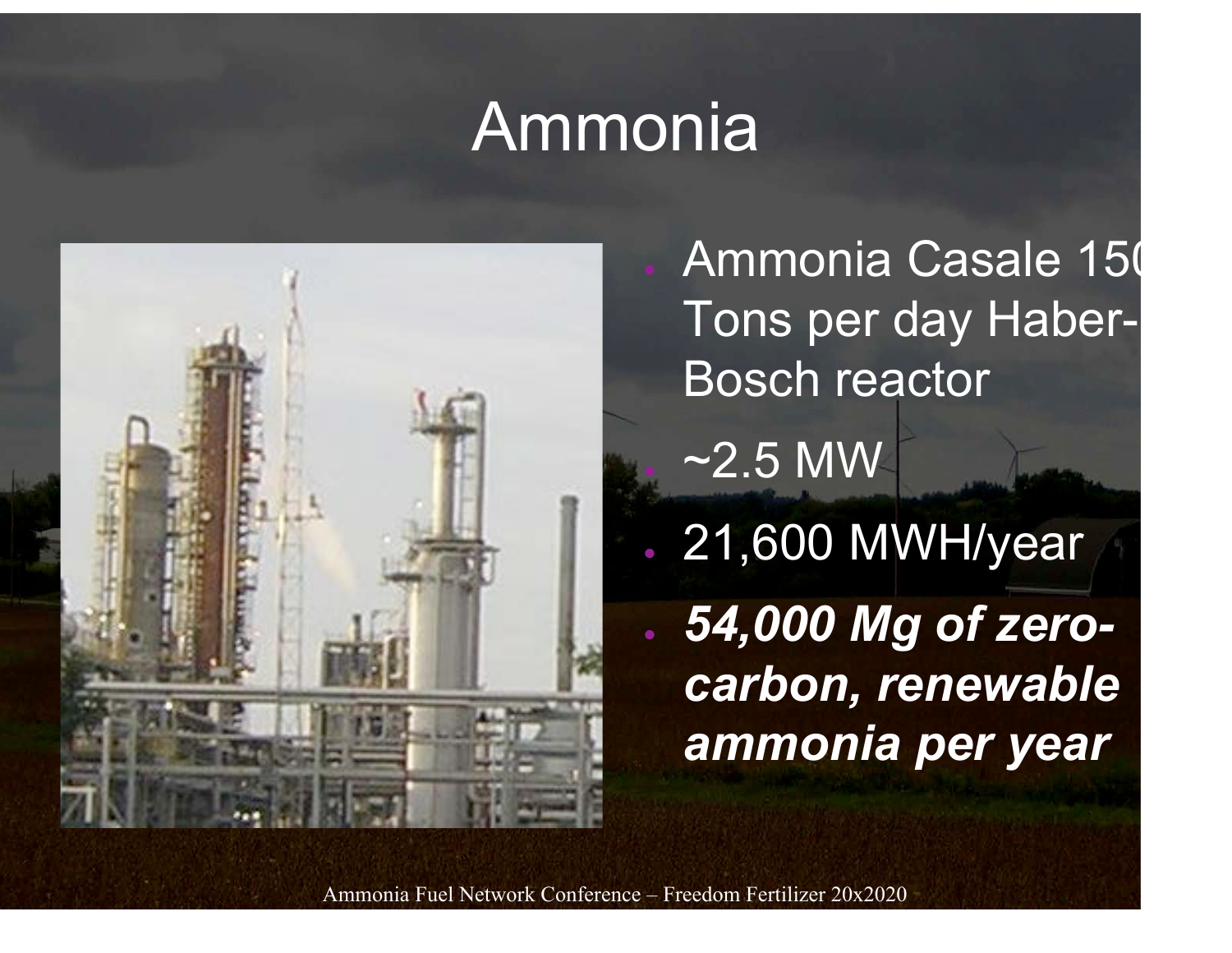#### Let's add this up...

- MWH: Turbine generation: 595,000 MWH Usage:  $560,000 + 8,640 + 21,600 = 590,240$ MWH .. 4,760 MWH left over for the grid Optimize some variables, add more electrolysers, add hydrogen storage, include variable-rate Haber-Bosch synthesis..
- $\sim$  200MW wind farm -> 54,000 Mg (tonnes) NH3
	- 337,500 MWH (HHV) (57% energy conversion)
	- 40 MPG diesel is 1000 miles per MWH
	- Ammonia Fuel Network Conference Freedom Fertilizer 20x2020 – 337 million miles, on 16MPG ammonia engines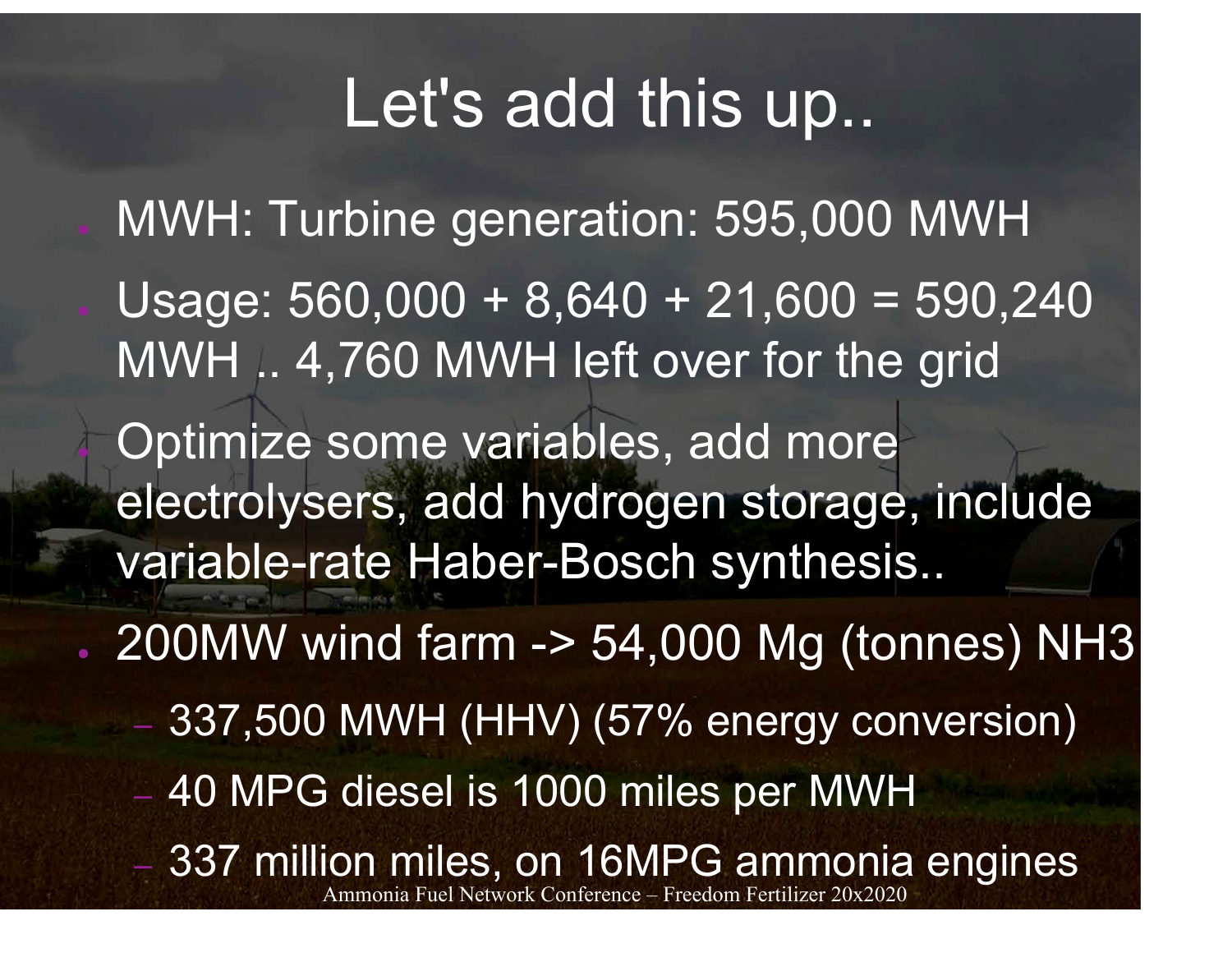### Back to fertilizer: 20GW by 2020

- Iowa: 1.2 million Mg NH3
- 637 million Mg corn
- 22 Freedom Fertilizer ammonia plants  $\omega$  99%
	- Add in an extra 3 for Ammonia fuel
	- 5,000 MW continuous electrical power load.
- Entire state of Iowa is  $~11,000$ MW peak, 5,684 average

– (http://www.eia.doe.gov/cneaf/electricity/epa/fig1p1.html)

We can meet the base load requirements of lowa with 20GW of wind, and 15 GW of peak electrolysis capacity, using approx 60 fertilizer plants at 34% capacity factor

Ammonia Fuel Network Conference – Freedom Fertilizer 20x2020 This might cost, worst case: 60 x \$100 million: \$ 6 billion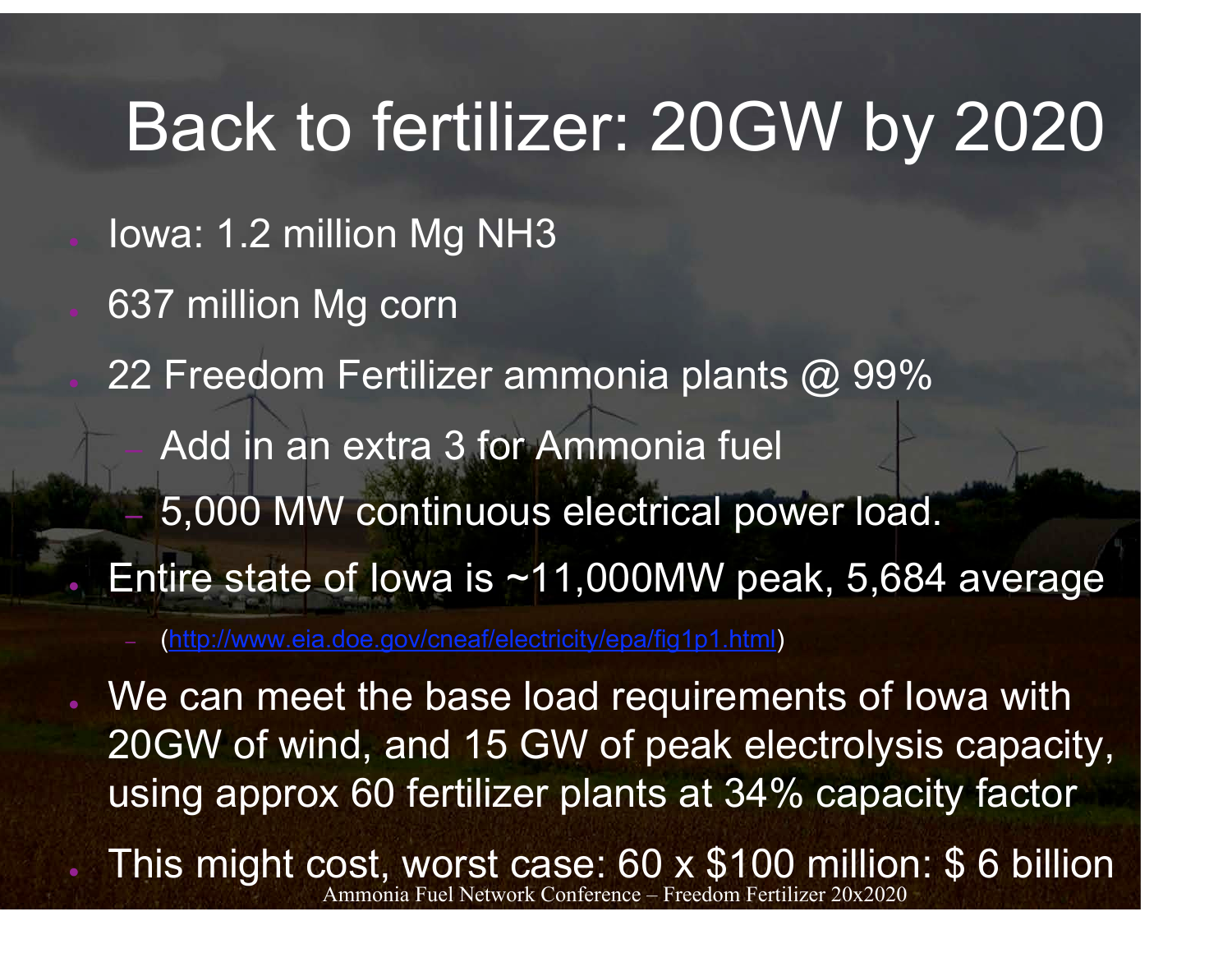#### This is not rocket science



However, we can supply you with LOX/NH3 if you must have rocket science



http://en.wikipedia.org/wiki/Reaction\_Motors\_XLR99 http://en.wikipedia.org/wiki/North\_American\_X-15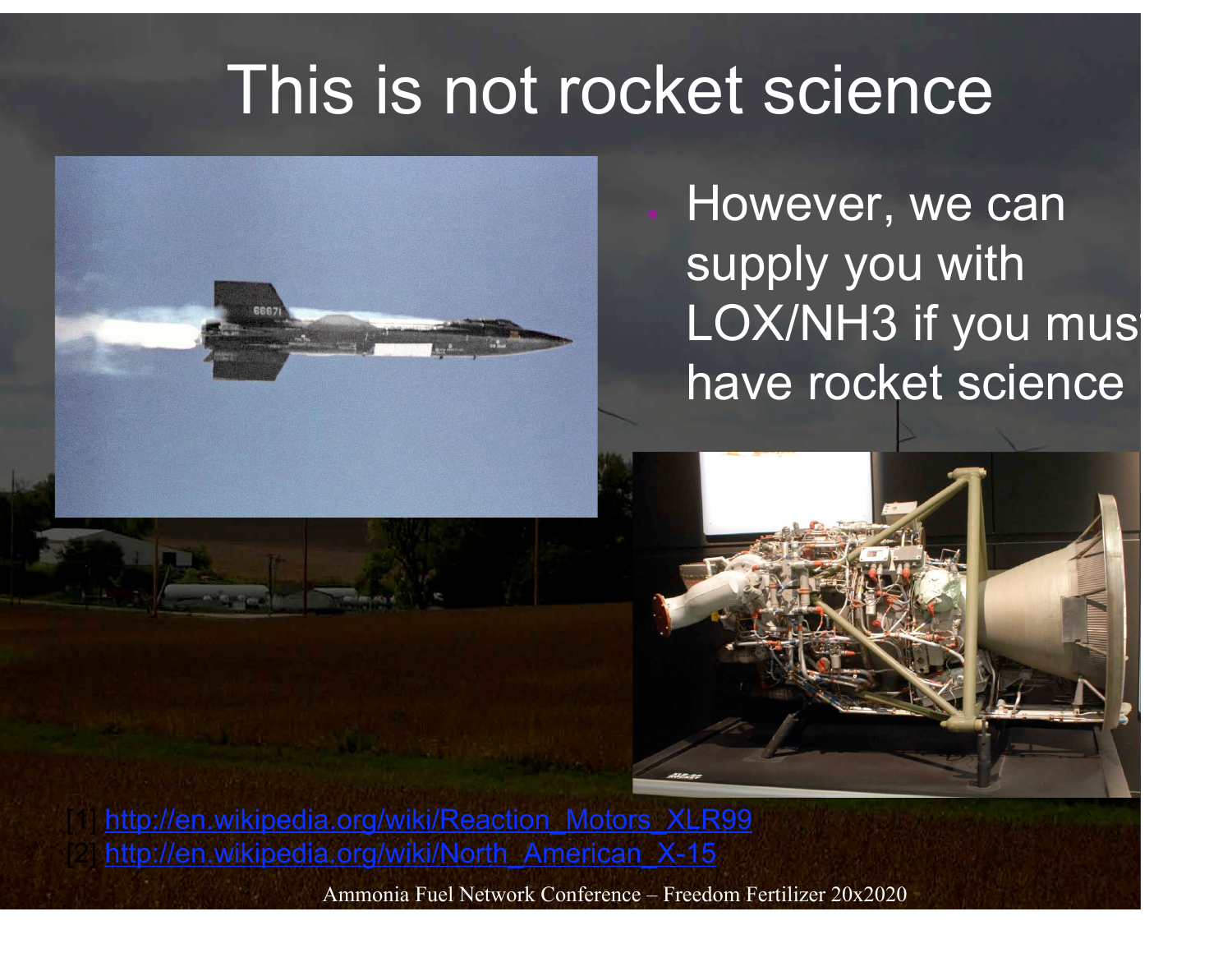#### This is not rocket science



However, we can supply you with LOX/NH3 if you must have rocket science

● Financing the first \$100 million for a wind to ammonia plant is harder



http://en.wikipedia.org/wiki/Reaction\_Motors\_XLR99 http://en.wikipedia.org/wiki/North\_American\_X-15